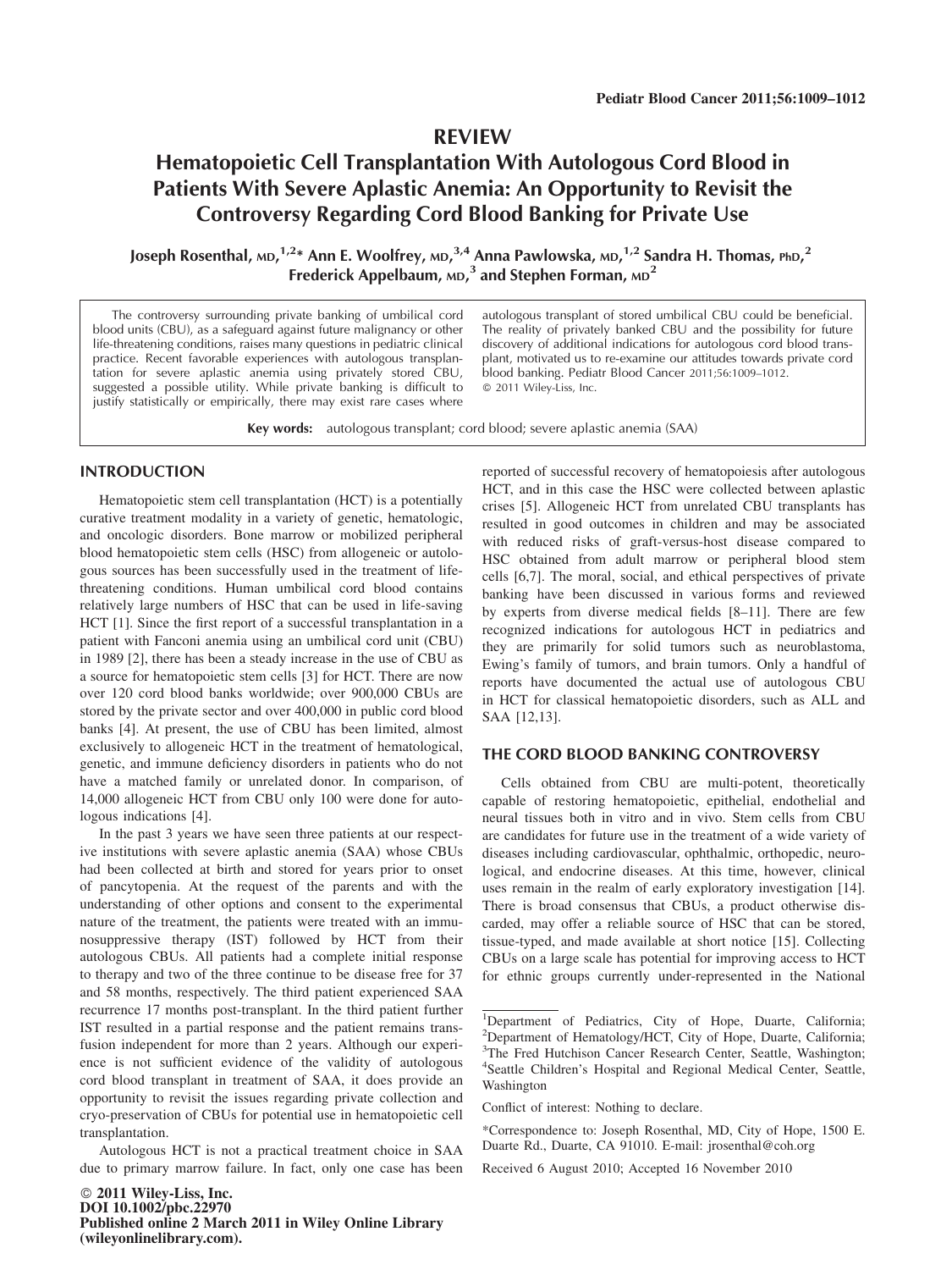#### 1010 Rosenthal et al.

Marrow Donor Program (NMDP) or other large unrelated donor registries. The merit of public cord blood banking programs such as NMDP, in which parents altruistically donate CBU for potential HCT in unrelated recipients, has long been recognized [15]. Allogeneic HCT from unrelated CBU transplants have outcomes in children similar to those seen with adult marrow or peripheral blood stem cells [6,7,16]. Similarly, double-cord transplants in adults have recently been reported to have outcomes comparable to those seen with matched unrelated donors. In addition to public banking, it is now a common practice to store CBU from newborns in families having a sibling with a known malignant or nonmalignant condition that may benefit from HCT. The question under discussion here is whether there is, as the outcome in our three patients may suggest, a benefit to families to store autologous CBU [17–19]?

#### Clinical Considerations

The primary appeal for parents to collect and store autologous CBU, is the perception of biological insurance [20] as a potential HSC source for future use, should the child develop a condition that constitutes an indication for autologous HCT. The indications for autologous HCT in the pediatric populations are limited to the occasional patient with a recurrent lymphoma and a few selected solid tumors, mostly neuroblastoma. The European Group for Blood and Marrow Transplantation (EBMT) reported that only 650 of a total of 12,732 (5%) autologous HCT were done for pediatric indications in 2000 [21]. This represents less than 1 autologous HCT per million children. The probability for use of an autologous CBU might be slightly higher if one includes SAA, with an estimated incidence of around 3/million in children. Private banks advertise potential use of cord blood for children with leukemia; however, the use of autologous CBU for ALL or AML, the most common indications for HCT in pediatrics, cannot be included in these calculations as autografting is considered inferior to allografting, due to the importance of the graft-versus-leukemia (GVL) effect. Including contributions from all likely autologous CBU uses in pediatrics, translates to a probability of roughly 4/million, or 0.4/100,000, that an autologous, stored CBU could be used to provide a source for an individual HCT. It should be mentioned that for all of these indications, with the exception of aplastic anemia, there are no data to suggest that an autologous cord would have any advantage over autologous cells collected in the conventional manner.

What about the potential for other uses of privately stored CBU? Over the last few years several reports have demonstrated the role of double cord transplants in adults [17,22–24]. This rapidly developing area may result in an increased use for HCT from related, at least partially matched CBUs for family members in need of HCT. Furthermore, as the research in the field of regenerative medicine continues to advance, CBU are increasingly used as cell sources for both cellular or tissue therapies, particularly with respect to multi-lineage differentiation, cordderived mesenchymal cells, and very small embryonic-like (VSEL) stem cells [23–27]. Hypothetically, there may come a time, when stored autologous CBU becomes an available source for HCT as well as for targeted regenerative therapies; however, this promise is futuristic and, at this time, lacks clinically compelling evidence to justify storage of autologous CBU for possible use in adulthood.

## Economic Considerations

Realistically, there appears to be a low probability of needing an autologous transplant from a CBU. The various estimates range from a likely overstated 1 in 10,000, to a more realistic 1 in 250,000 [28]. The price tag for the first year of private storage, including collection, shipping and storage fees, varies between \$1995 and \$2195, followed by an annual storage fee of \$125. More than 210,000 and 145,000 CBU, respectively, were collected by the two largest privately owned cord blood banks in the United States. Of 68 CBU released for transplant from the first bank, 43 were used for allogeneic HCT (hematological malignancies,  $n = 30$  and non-malignant disorders,  $n = 13$ ) and 25 were released for use in autologous HCT. The indication for autologous HCT using CBU was SAA in four instances; the other 21 were used for early exploratory investigational indications such as cerebral palsy, diabetes mellitus type I, and anoxic brain injury [29]. Thirty-four of 39 CBUs released from the second bank were for allogeneic HCT; indications for allogeneic HCT included malignancies ( $n = 9$ ) and non-malignant conditions ( $n = 25$ ). Five units were released for autologous HCT for SAA (1), neuroblastoma (1), and brain tumor (1) and 2 CBU were released for early exploratory indications (diabetes mellitus type I and dysgenesis of corpus callosum) [30]. Thus, of more than 355,000 CBU stored in these large 2 banks, 77 CBUs were used for established indications for allogeneic HCT (about 1/4610, or 0.06%) but only 7 units (<1/50,000, or 0.0002%) were actually released for autologous HCT, the primary stated goal of these banks. In comparison, the international NETCORD had 6,251 CBU releases of an inventory of 114,546 units (5.4%) for allogeneic HCT done for standard indications [31].

## Ethical Considerations

The ethical objections to private collection of autologous CBU include the argument that private CBU banks exploit expectant parents at a time of emotional vulnerability. As expressed by the American Academy of Pediatrics (AAP) Study Group, ''Families may be vulnerable to emotional marketing at the time of birth of a child and may look to their physicians for advice. No accurate estimates exist of the likelihood of children to need their own stored cells.'' The AAP policy concluded that private CBU banking should not be recommended as biological insurance except for instances where a related family member has a current or potential need for stem cell transplantation. Furthermore, private autologous CBU enterprises may create unequal access due to social and economic gaps in affordability, while public CBU banking aims to increase the pool of available hematopoietic cell sources in ethnic and social groups that are under-represented in the NMDP. Similarly, in 2001 the United Kingdom's Royal College of Obstetricians and Gynaecologists stated that routine, directed commercial CBU storage could not be justified scientifically, was logistically difficult, and therefore could not be recommended [32]. The French National Consultative Ethics Committee for Health and Life Sciences in 2002 [33] and the European Group of Ethics in Science and New Technologies affiliated with the European Union also reached similar conclusions in 2004 [34]. In addition, in 1999, concern about donor health was raised by the AAP, which suggested that early cord clamping could deprive the infant of a placental blood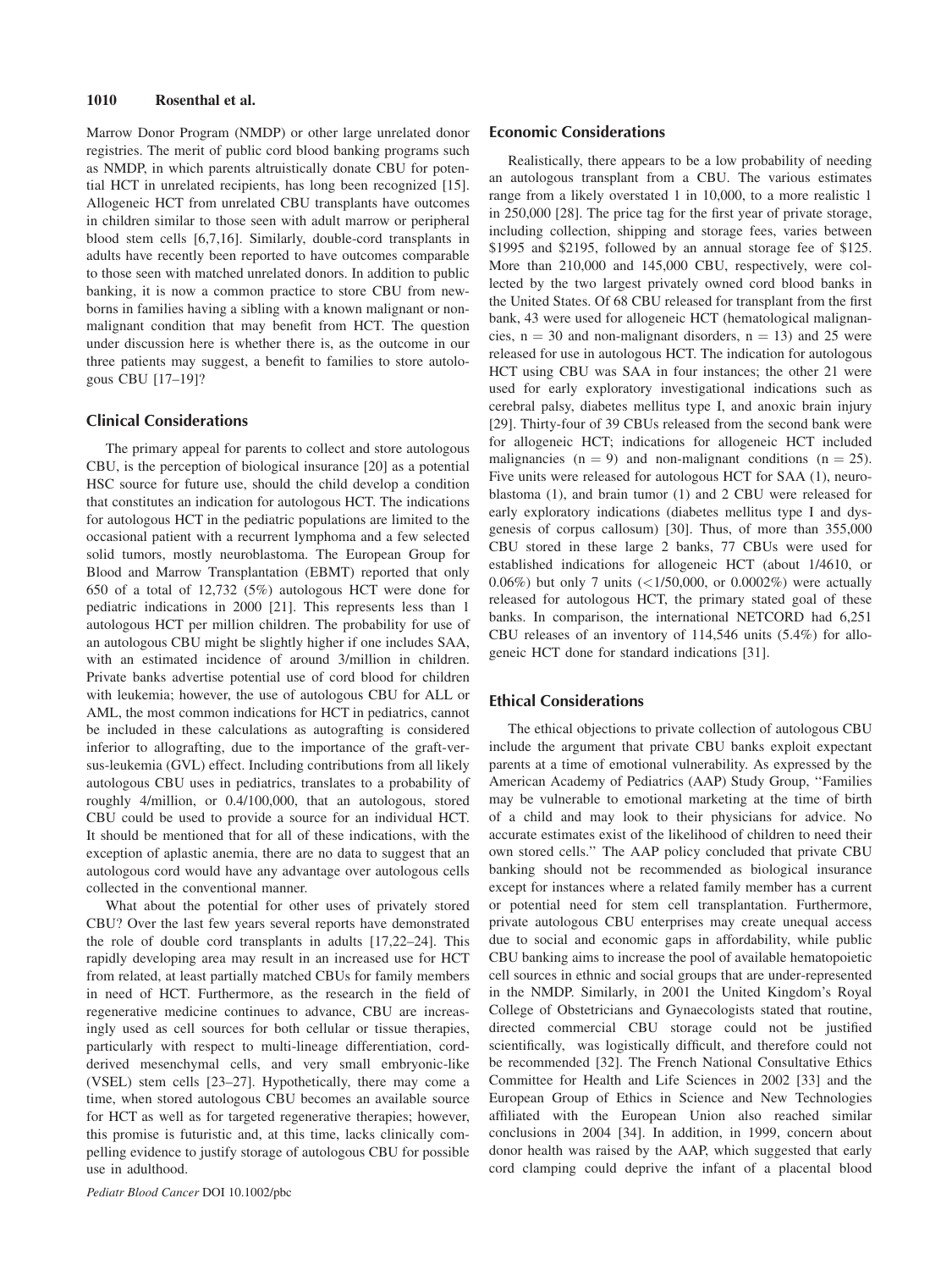transfusion, resulting in lower blood volume and increased risk for anemia later in life [8].

## Logistic Considerations

The argument in favor of private collection of autologous CBU is the freedom of choice. If parents make an informed decision, they should have the option of donating cord blood to a public bank or storing in a private bank for autologous or sibling use. Part of the problem is that public banking is not available to many families, depending upon the affiliations of their hospital with public banks. Theoretically, a donation to a public bank could be utilized by the donor (as a perfect match) and could serve both an altruistic and a biological insurance purpose. This public bank option is available only to a small proportion of families, depending on whether their child is delivered at a participating hospital, and even if available, there are quotas for all but underrepresented ethnicities.

## **CONCLUSIONS**

When pediatric hematologists/oncologists are asked, as we frequently are, regarding private storage of a newborn CBU, we owe the public an objective, evidence-based answer. At this time, the estimated risk of developing SAA or any of the few indications for autologous HCT in childhood appears to be too low  $\left\langle \langle 1 \rangle \right\rangle$ 50,000) to justify the burden on individual families, on medical grounds. However, the lengths to which parents will go to protect their children, from a true or perceived threat, often supersede necessity, and many families would like the option of preserving their child's cord blood. For many families private banking could be a rational, albeit expensive option as a safeguard against future malignancies or for future development in the sciences of cell therapeutics.

From a medical point of view, until further research proves otherwise, directed and private collection and storage of CBU should be encouraged only in cases where a potential use is justified by evidence-based clinical judgment. From a societal perspective, since the inventory of privately stored CBU exceeds that of the public banks, it would make sense to find a way to utilize adequate CBUs from privately stored inventories for well established indications for HCT, when alternative sources are not available. Term duration of storage, a priori consents by the donating parents with possible reimbursement for costs, or similar arrangements, might bridge the gap between the principle of freedom of choice and the practical and economic aspects of private banking of CBU.

## REFERENCES

- 1. Broxmeyer HE, Douglas GW, Hangoc G, et al. Human umbilical cord blood as a potential source of transplantable hematopoietic stem/progenitor cells. Proc Natl Acad Sci USA 1989;86:3828– 3832.
- 2. Gluckman E, Broxmeyer HA, Auerbach AD, et al. Hematopoietic reconstitution in a patient with Fanconi's anemia by means of umbilical-cord blood from an HLA-identical sibling. N Engl J Med 1989;321:1174–1178.
- 3. Wagner JE, Broxmeyer HE, Byrd RL, et al. Transplantation of umbilical cord blood after myeloablative therapy: Analysis of engraftment. Blood 1992;79:1874–1881.

## Autologous Cord Blood Transplant for SAA 1011

- 4. Ballen K. Challenges in umbilical cord blood stem cell banking for stem cell reviews and reports. Stem Cell Rev 2010;6:8–14.
- 5. Koza V, Jindra P, Svojgrova M, et al. Successful autologous transplantation in a patient with severe aplastic anemia (SAA). Bone Marrow Transplant 1998;21:957–959.
- 6. Eapen M, Rubinstein P, Zhang MJ, et al. Comparable long-term survival after unrelated and HLA-matched sibling donor hematopoietic stem cell transplantations for acute leukemia in children younger than 18 months. J Clin Oncol 2006;24:145–151.
- 7. Gluckman E, Rocha V. History of the clinical use of umbilical cord blood hematopoietic cells. Cytotherapy 2005;7:219–227.
- 8. American Academy of Pediatrics. Work Group on Cord Blood Banking. Cord blood banking for potential future transplantation: Subject review. Pediatrics 1999;104:116–118.
- 9. Moise KJ, Jr. Umbilical cord stem cells. Obstet Gynecol 2005;106:1393–1407.
- 10. Perlow JH. The case against private umbilical cord blood banking. Obstet Gynecol 2005;106:865–866.
- 11. Steinbrook R. The cord-blood-bank controversies. N Engl J Med 2004;351:2255–2257.
- 12. Hayani A, Lampeter E, Viswanatha D, et al. First report of autologous cord blood transplantation in the treatment of a child with leukemia. Pediatrics 2007;119:e296–e300.
- 13. Fruchtman SM, Hurlet A, Dracker R, et al. The successful treatment of severe aplastic anemia with autologous cord blood transplantation. Biol Blood Marrow Transplant 2004;10:741– 742.
- 14. Harris DT. Non-haematological uses of cord blood stem cells. Br J Haematol 2009;147:177–184.
- 15. Fisk NM, Roberts IA, Markwald R, et al. Can routine commercial cord blood banking be scientifically and ethically justified? PLoS Med 2005;2:e44.
- 16. Wagner JE, Rosenthal J, Sweetman R, et al. Successful transplantation of HLA-matched and HLA-mismatched umbilical cord blood from unrelated donors: Analysis of engraftment and acute graft-versus-host disease. Blood 1996;88:795–802.
- 17. Jaroscak J, Goltry K, Smith A, et al. Augmentation of umbilical cord blood (UCB) transplantation with ex vivo-expanded UCB cells: Results of a phase 1 trial using the AastromReplicell System. Blood 2003;101:5061–5067.
- 18. Shpall EJ, Quinones R, Giller R, et al. Transplantation of ex vivo expanded cord blood. Biol Blood Marrow Transplant 2002;8: 368–376.
- 19. Robinson SN, Ng J, Niu T, et al. Superior ex vivo cord blood expansion following co-culture with bone marrow-derived mesenchymal stem cells. Bone Marrow Transplant 2006;37:359– 366.
- 20. Thornley I, Eapen M, Sung L, et al. Private cord blood banking: Experiences and views of pediatric hematopoietic cell transplantation physicians. Pediatrics 2009;123:1011–1017.
- 21. Gratwohl A, Baldomero H, Horisberger B, et al. Current trends in hematopoietic stem cell transplantation in Europe. Blood 2002;100:2374–2386.
- 22. Barker JN, Weisdorf DJ, Defor TE, et al. Transplantation of 2 partially HLA-matched umbilical cord blood units to enhance engraftment in adults with hematologic malignancy. Blood 2005;105:1343–1347.
- 23. Wang HS, Hung SC, Peng ST, et al. Mesenchymal stem cells in the Wharton's jelly of the human umbilical cord. Stem Cells 2004;22:1330–1337.
- 24. Halasa M, Baskiewicz-Masiuk M, Dabkowska E, et al. An efficient two-step method to purify very small embryonic-like (VSEL) stem cells from umbilical cord blood (UCB). Folia Histochem Cytobiol 2008;46:239–243.
- 25. Lewis ID, Verfaillie CM. Multi-lineage expansion potential of primitive hematopoietic progenitors: Superiority of umbilical